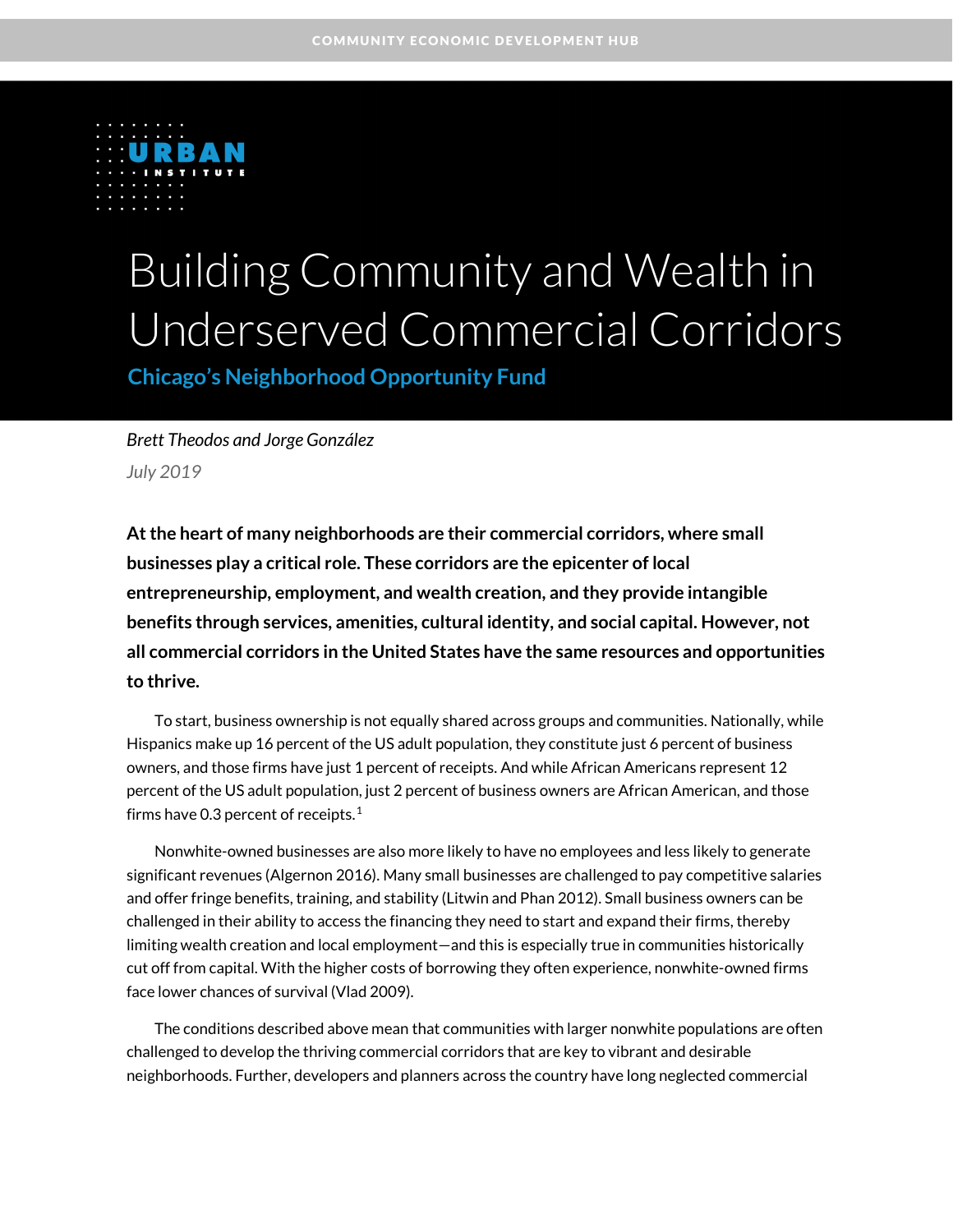corridors away from city downtowns (Gulley 2011). This is true for Chicago, where the downtown has benefited from a recent boom in real estate investment while communities in the South, Southwest, and West Sides still face difficulties in receiving the investment and access to capital they need to prosper like their peers in other parts of the city (Theodos et al. 2019).

In light of these conditions, we review Chicago's Neighborhood Opportunity Fund, an important new program linking the wealth generated by the development of the city's downtown with small businesses in underserved commercial corridors. For this brief, we interviewed officials involved in the program, grantees, and other stakeholders and partners to gather a diverse group of insights and perspectives on the effectiveness and functioning of the program. We also detail the lessons learned to date now that the city has completed four rounds of applications. We hope these findings will prove beneficial to Chicago as it operates the Neighborhood Opportunity Fund, as well as to other cities considering a similar model.

# Program Description

The Neighborhood Opportunity Fund was created in July 2016 by Mayor Emanuel with city council approval. Since its creation, the program has conducted four rounds, receiving 1,426 applications, and has approved grants representing \$23.3 million to 174 small business and cultural grantees in neighborhoods along Chicago's South, Southwest, and West Sides. It should be noted that over 74 percent of approvals went to entrepreneurs of color. (Ten applicants, representing \$1.5 million in grant awards, withdrew their grants, so the totals in table 2 on page 5 are slightly below these figures.)

The fund is made up of financial contributions by developers who request and receive floor-area bonuses in the city's downtown and the "downtown expansion area" (i.e., the West Loop), as defined under Section 17-1-1500 of the Municipal Code. These contributions are made according to the formula in Section 17-4-1003-C of the code:

*Cost of 1 square foot of floor area = 80 percent × median cost of land per buildable square foot of land*

For every dollar received, 80 cents are contributed to the Neighborhood Opportunity Fund. The remaining resources go to two funds supporting landmark restoration citywide and infrastructure immediately around the subject building.

Once these contributions are received, the city awards funding competitively. Under the program, small business owners, property owners, landlords, and nonprofits can apply for a grant to cover 30 percent (for new construction) or 50 percent (for rehab) of total costs for a business development project. In practice, almost all awardees are rehabilitation projects. Applicants must be able to pair the funds provided by the city with their own funds, whether raised from debt or equity, and fulfill three conditions: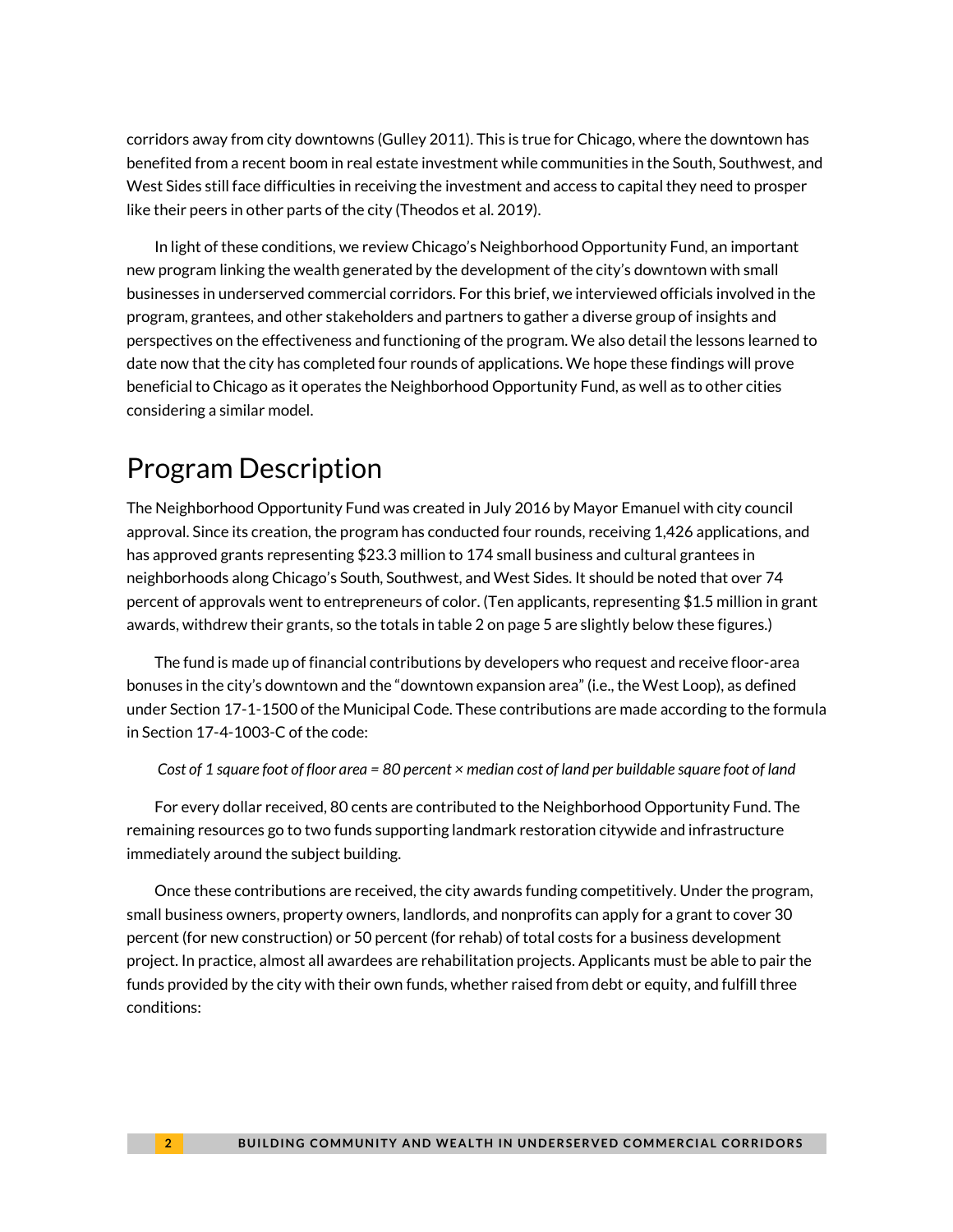#### FIGURE 1

**Neighborhood Opportunity Fund: Process Flowchart**



**Sources:** Prepared by the authors based on § 16-14 of the Municipal Code of Chicago and information provided during key informant interviews.

**Notes:** \*Receives if the grantee lives in an eligible area or hires two residents of an eligible area. \*\*If the grantee receives the bonus through hiring, the additional 15 percent is restricted to use on wages. BCW = Build Community Wealth; FAR = floor area ratio.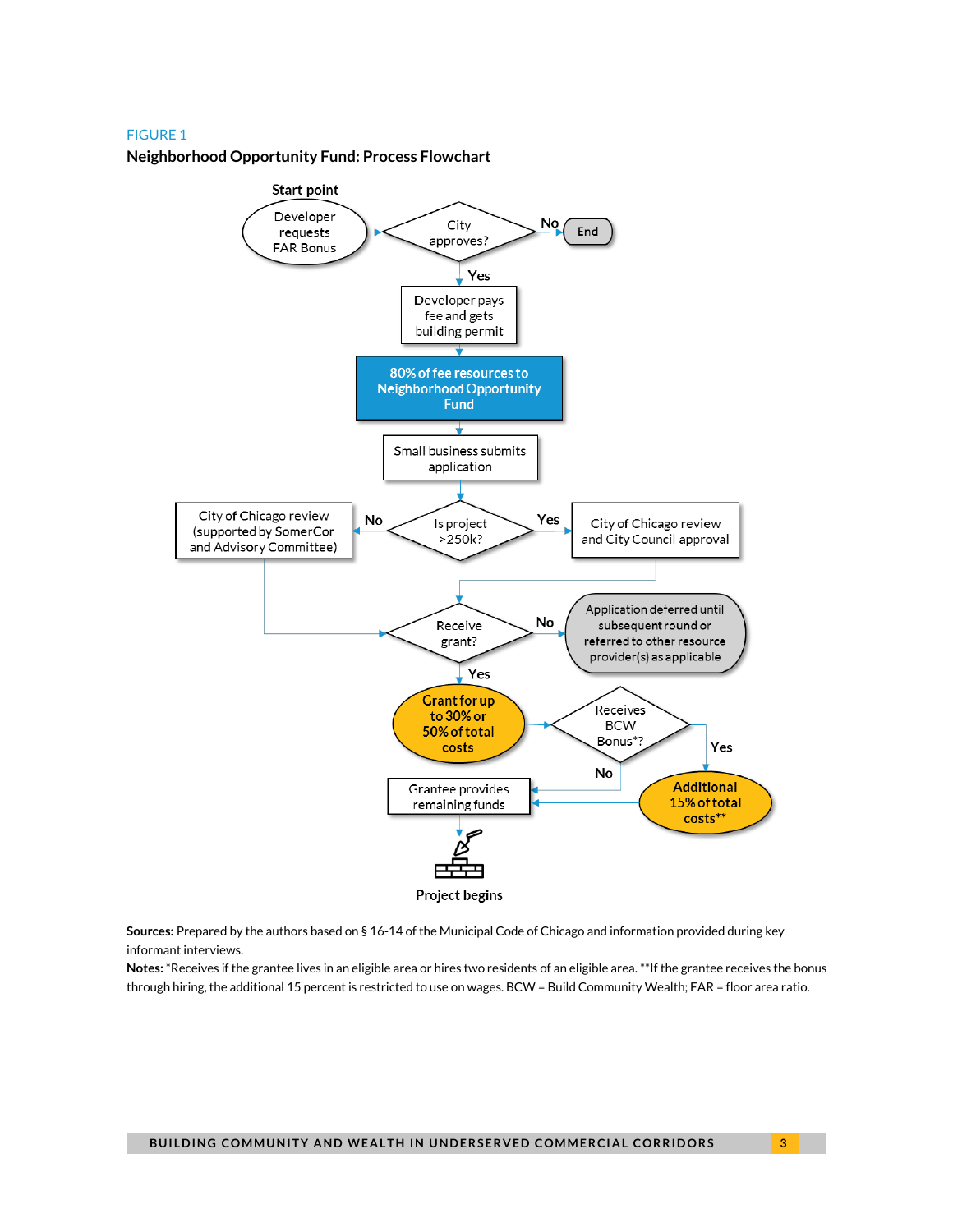- 1. the project is a building improvement or development,
- 2. the project enhances retail or cultural offerings in the community, and
- 3. the business is on an eligible commercial corridor, priority investment corridor, or contributing thereto, as defined by the Municipal Code (all in the West, Southwest, and South Sides of the city).

The City's Department of Planning and Development leads the fund in coordination with the mayor's office. Administration of and compliance to the program has been contracted with SomerCor,<sup>[2](#page-12-1)</sup> a small business technical assistance provider and lender based in Chicago. SomerCor conducts initial vetting of the applications for financial and project feasibility, manages all required program documentation, and works directly with grantees to move their projects ahead. Projects with total costs below \$250,000 are reviewed by the City of Chicago with the support of SomerCor and an advisory committee (table 1), after city council authorization of the funds. Projects above that amount are reviewed by the city (without support of SomerCor or an advisory committee) and require individual approval from the city council.

#### TABLE 1

#### **Grant Application Review Process for Projects below \$250,000**

| 1. Project readiness                                                                                                                                                                                                                                                  | 2. Catalytic impact                                                                                                                                                                                                                                            | 3. Final selection                                                                                                                                   |  |
|-----------------------------------------------------------------------------------------------------------------------------------------------------------------------------------------------------------------------------------------------------------------------|----------------------------------------------------------------------------------------------------------------------------------------------------------------------------------------------------------------------------------------------------------------|------------------------------------------------------------------------------------------------------------------------------------------------------|--|
| (SomerCor)                                                                                                                                                                                                                                                            | (City of Chicago)                                                                                                                                                                                                                                              | (City of Chicago and advisory<br>committee)                                                                                                          |  |
| Applications are scored and<br>submitted for City review,<br>considering four factors:<br>Site control: ownership, lease,                                                                                                                                             | Recommendations submitted to<br>Neighborhood Opportunity Fund<br>advisory committee, considering<br>two factors:                                                                                                                                               | Advisory committee composed of<br>community economic development<br>leaders representing a cross-<br>section of city neighborhoods.                  |  |
| letter of intent, or purchase-<br>sale agreement<br>Property readiness:<br>encumbrances, significant<br>back taxes or code violations<br>Project budget and financing:<br>sources and uses of funds<br>Construction implementation:<br>timelines, bids, renders, etc. | Community input: uses<br>considered in the community's<br>plan and/or supported by local<br>aldermen<br>DPD and MO review: targeted<br><b>In</b><br>commercial and cultural uses<br>that fill a gap in neighborhoods<br>and/or draw people to the<br>community | Committee reviews<br>recommendations submitted by<br>the City.<br>Committee provides a funding<br>recommendation to the City for<br>final selection. |  |

**Sources:** "About the Neighborhood Opportunity Fund," <https://neighborhoodopportunityfund.com/about/> and information provided by the City of Chicago.

**Note:** DPD: Department of Planning and Development; MO: Mayor's Office.

The program design focuses on neighborhoods most in need; therefore, all eligible corridors are within qualified investment areas, selected by the department based on indicators of poverty and unemployment. To further support these communities, the program includes a Build Community Wealth bonus. If the entrepreneur lives in a qualified investment area, he or she receives an additional 15 percent of total project costs in grant funding during the development phase. Alternatively, if the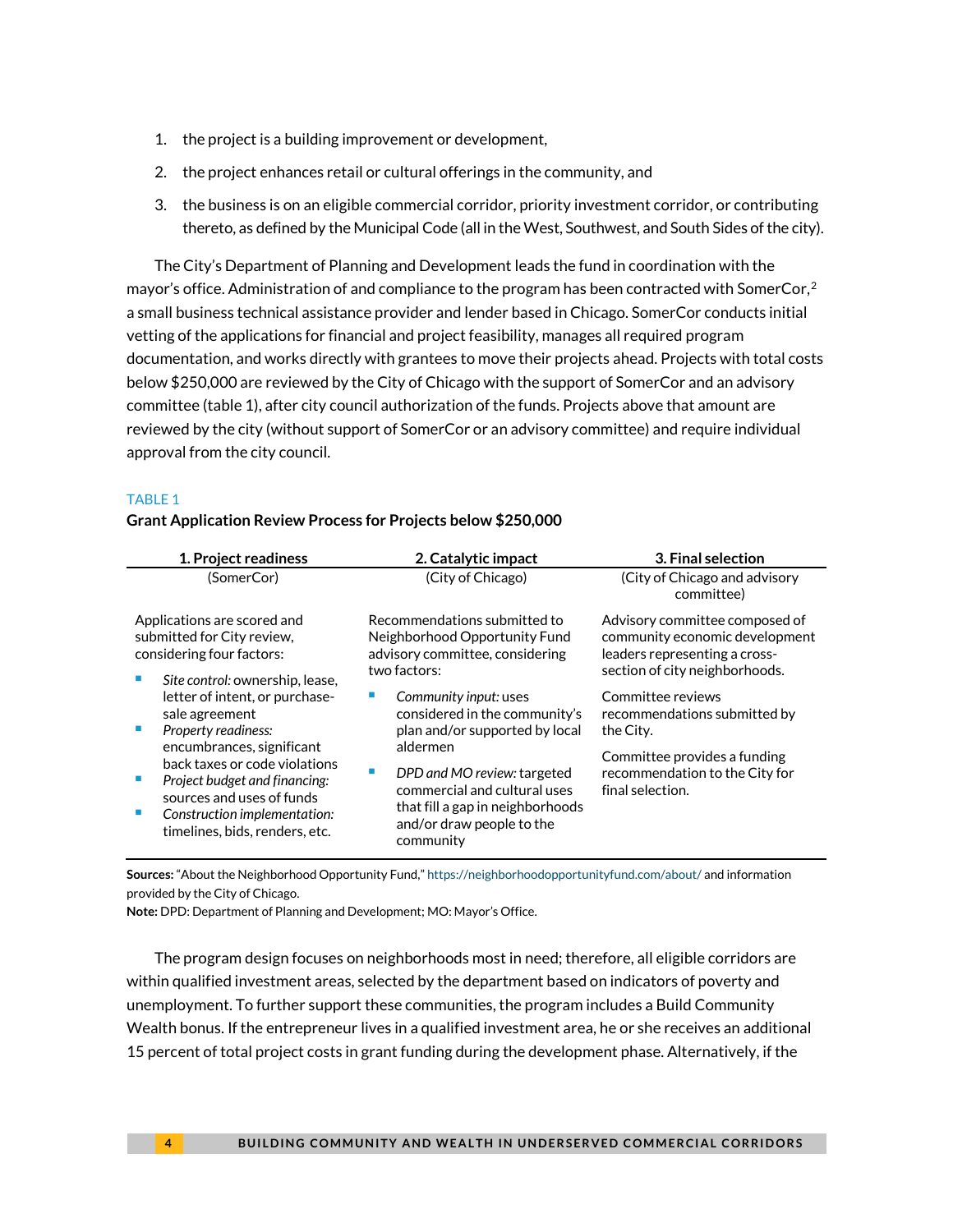entrepreneur hires at least two people from a qualified investment area, this same funding is provided after the project for reimbursement of wages. $3$ 

Once grants are awarded, the city works with the entrepreneurs in three main areas: drawing resources from the grant, securing the outstanding resources, and obtaining building permits and licenses. For the first, the city has established an escrow program to allow grantees to draw down city resources as they contribute their own funding (based on the percentage of costs covered by the grant) to cover expenses related to construction and professional services. The city pays for the escrow setup charges (\$500) as well as the first three construction escrow draw fees (each also \$500).

To help grantees secure the outstanding resources for their project, the city has encouraged lenders and community development financial institutions (CDFIs) to work with Neighborhood Opportunity Fund grantees and simplify their loan terms. It also facilitates introductions between these two groups for easier access. During project development, the city helps grantees access the necessary building permits and licenses in an expedited way with Neighborhood Opportunity Fund concierge staff, specifically focused on walking grantees through regulation issues managed by the City of Chicago.

#### TABLE 2

#### **Program Grants**

|                           | Round 1     | Round 2     | Round 3     | Round 4      | Total        |
|---------------------------|-------------|-------------|-------------|--------------|--------------|
| Grantees                  | 27          | 24          | 29          | 84           | 164          |
| Total amount granted      | \$2,964,938 | \$3,132,683 | \$4,597,807 | \$11.067.971 | \$21,763,399 |
| Average grant amount      | \$109.812   | \$130,528   | \$158,545   | \$131,761.56 | \$132,703    |
| New construction projects | 1 (4%)      | 0           | 2(7%)       | 2(4%)        | 5(3%)        |
| Average grant % of total  |             |             |             |              |              |
| project                   | 59.8%       | 59.4%       | 57.4%       | 60.2%        | 59.5%        |
| <b>Startups</b>           | 15 (56%)    | 14 (58%)    | 11 (38%)    | 34 (40%)     | 74 (45%)     |
| Grantee lives in QIA      | 17 (63%)    | 11 (46%)    | 17 (59%)    | 29 (35%)     | 74 (54%)     |
| Grantee intends to hire   |             |             |             |              |              |
| residents of QIA          | 2(7%)       | 4 (17%)     | 4 (14%)     | 31 (37%)     | 41 (25%)     |

**Source:** City of Chicago.

**Notes:** QIA = qualified investment area. Totals exclude rescinded grants.

# Program Highlights

In this section, we detail the highlights of the Neighborhood Opportunity Fund—not the basic structural elements described above, but what we heard from the interviews as the key ingredients that make the program what it is.

### **Financing Mechanism**

Local programs to support small businesses are not unique—the difference with the Neighborhood Opportunity Fund is that it has created an entirely new source of funding that did not exist. Its funding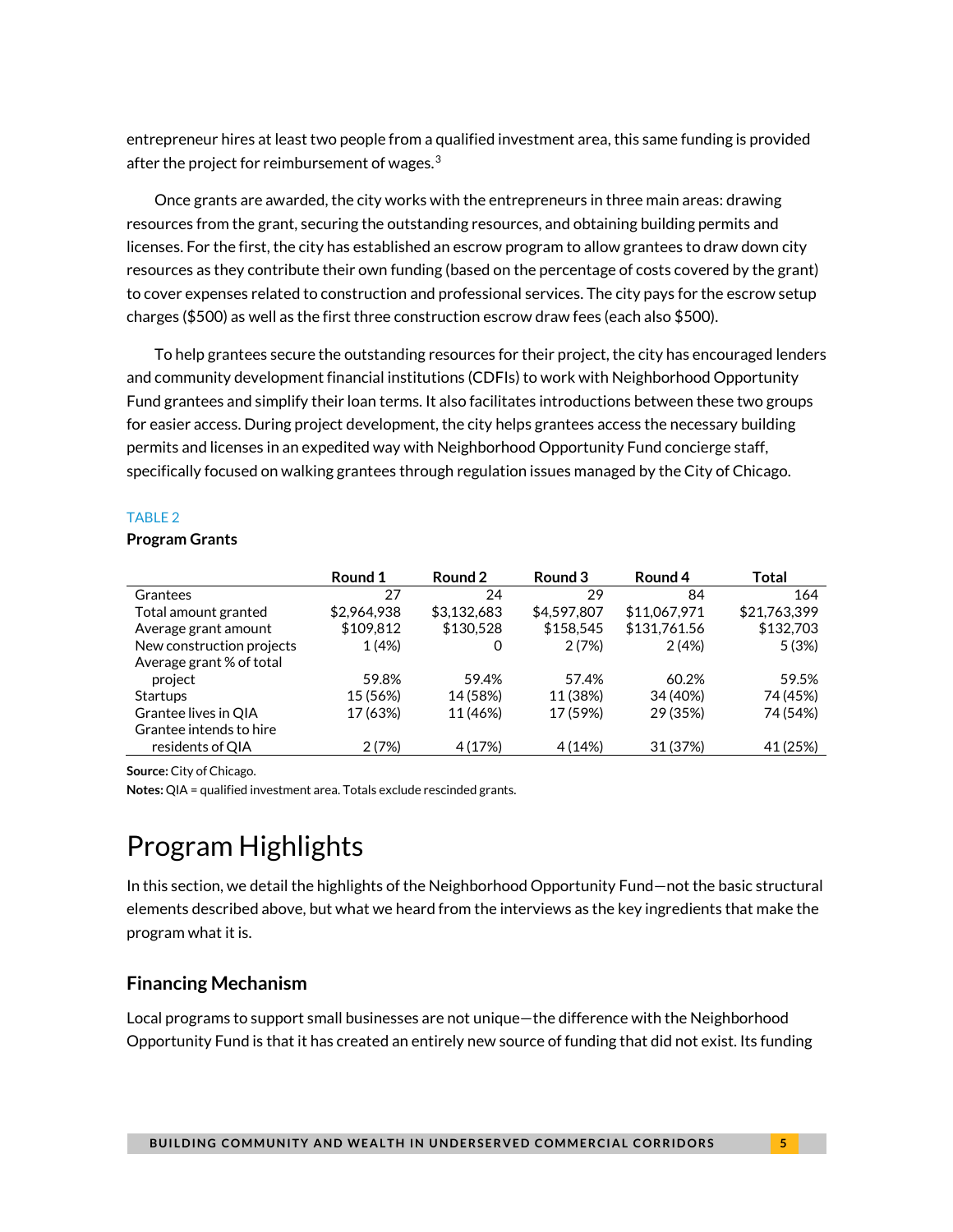does not require the city to participate in a win-lose proposition in which it moves money from one neighborhood to another, or from one critical priority to another.

The financing mechanism, which requires contributions from developers for additional density in areas where growth is occurring, links the growth of Chicago's downtown with less invested neighborhoods through financial equity. City officials interviewed by the Urban Institute reported not having encountered opposition from developers in relation to the required contributions. On the contrary, they claim that developers see the model as a win-win.

### **Geographic Approach**

The corridors eligible for grant requests of up to \$250,000 are all located in the South, Southwest, and West Sides of Chicago. These areas have been historically underserved and cut off from investment, and they have larger nonwhite resident populations than the rest of the city. At the same time, the program constrains the investment within these areas to eligible commercial corridors (corridors that are zoned for commercial use), prioritizing those where some density of businesses already exists. This allocates support where it's needed, but also where the chances of success are higher.

### **Catalytic Approach**

Apart from targeting underserved communities, the Neighborhood Opportunity Fund focuses its grants on commercial and cultural projects with a catalytic impact. According to city officials, these are understood as projects that involve meaningful amenities for the neighborhood and can be "places that are conducive of social gathering, exploration, or creativity." The Department of Planning and Development has operationalized this definition as either food or shopping destinations (cafes, restaurants, grocery stores, retail, etc.) or cultural establishments (performing arts venues, galleries, etc.).

The city looks to engage projects that have a catalytic potential for their surrounding communities and that need support. This means providing grants to projects at earlier stages of development, and projects that otherwise would not be able to access the needed equity. In view of this, the Neighborhood Opportunity Fund supports a significant number of startups (close to half of grantees). By working with less experienced entrepreneurs, the city is focusing resources where they may have the largest impact and implicitly accepting higher failure rates.

### **Skin in the Game**

The program requires grantees cover between 35 to 70 percent of the project total costs, thus keeping participants invested in the success of their projects and improving the chances of selecting more-viable projects. Requiring entrepreneurs to contribute financially to their project helps target public-sector resources to those who are better prepared. Additionally, increasing the subsidy to 100 percent would decrease the number of grantees that could be supported; considering the average grant covers almost 60 percent of project costs, fully subsidizing projects would reduce the number of participants by roughly 40 percent.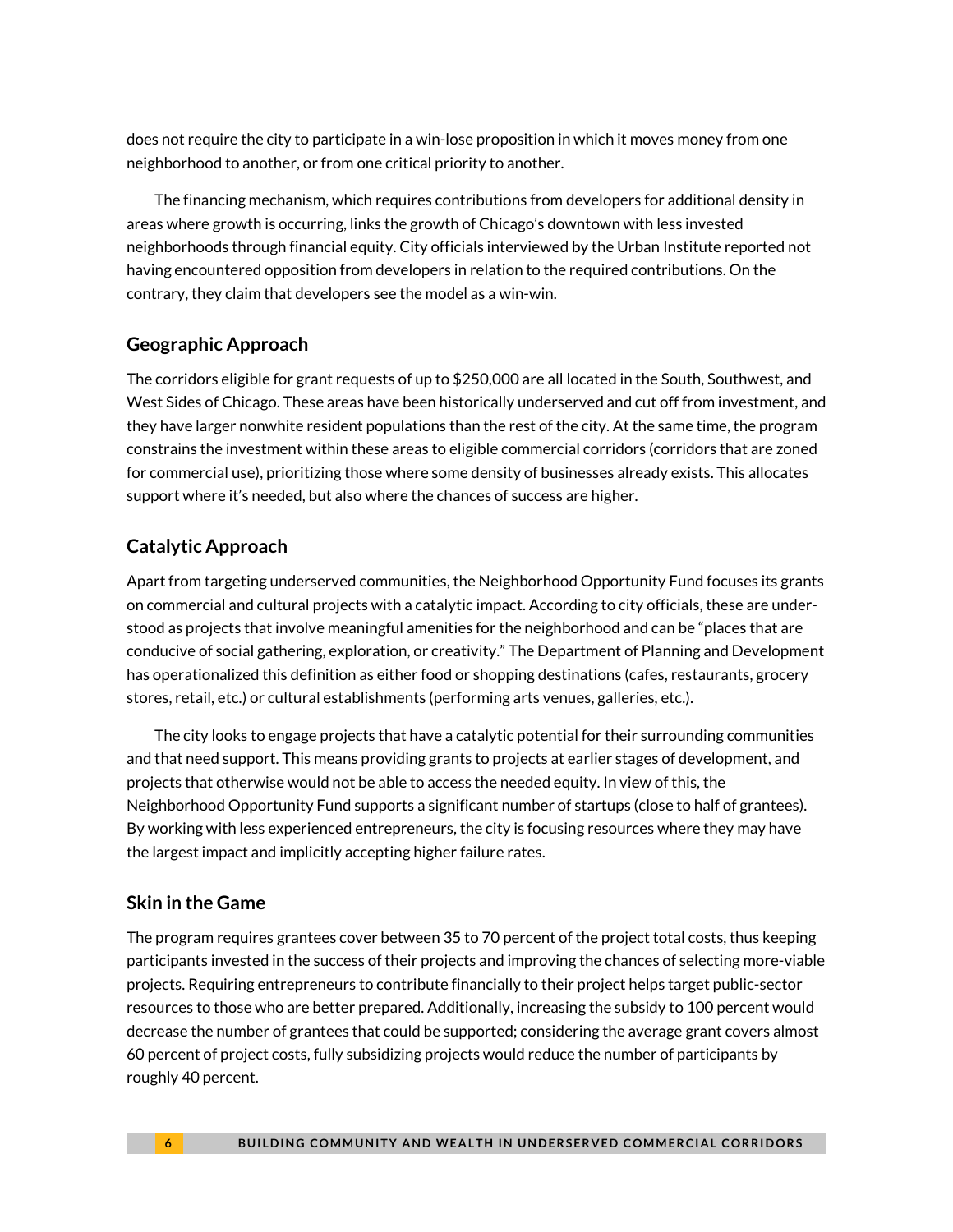#### **Program Entry**

The city actively publicizes the program and recruits interested and viable candidates. The department advertises the program on its website [\(www.neighborhoodopportunityfund.com\)](http://www.neighborhoodopportunityfund.com/), mailing list, and digital billboard network across the city. It has also conducted 10 "rollout" information sessions, reaching more than 1,200 people. In this endeavor, the city has partnered with local organizations such as chambers of commerce—that may have connections with resident entrepreneurs and property owners and may be able to engage constituents. Program officers have also conducted two "train the trainer" sessions so partner organizations can speak more expertly about the Neighborhood Opportunity Fund.

Some partners have proved especially valuable in spreading the word about the program and improving the self-selection of applicants. The Little Village Chamber of Commerce discourages applications to the Neighborhood Opportunity Fund if entrepreneurs lack confidence in their ability to match the grant funds. However, the chamber fully supports applicants willing and able to take on this opportunity; it even has designated staff people to help prepare applications.

The city understands that aldermen are instrumental to wide-reaching recruitment processes, and it issues a one-page flier for them to distribute through their offices and communications channels. The majority of the grantees interviewed by the Urban Institute reported being informed of this opportunity by their aldermen.

The Neighborhood Opportunity Fund also has low barriers to entry. Interested entrepreneurs can submit their application as long as they have a real-estate project in an eligible corridor. Though applicants are encouraged to submit evidence of their plan and efforts, the city does not require documents such as a formal business plan or loan application for fear of intimidating applicants who may have good ideas but lack formal training or networks. In the case of site control, for example, applicants are not required to own the property or have a lease in place, but they are encouraged to provide a letter of intent or show evidence of a discussion with a potential landlord to confirm a property is available. Applicants are also not obliged to have official quotes attached to their estimated budget, but they are encouraged to show some work that demonstrates their budget is realistic. Most grantees interviewed agreed that the application was straightforward and simple enough for them to complete. They were also generally satisfied with the time investment it required and the speed with which the city reviewed and notified them of their decision.

### **City Support**

The Neighborhood Opportunity Fund provides more than grant money to small businesses. Through different tools, the city and SomerCor provide high-touch, open-ended support to grantees along their business journey. One major component is the connections they facilitate among grantees and city agencies involved in topics relevant to the project, such as building regulations and operation licenses. Program officers also facilitate working groups, meetings, and other events where grantees can talk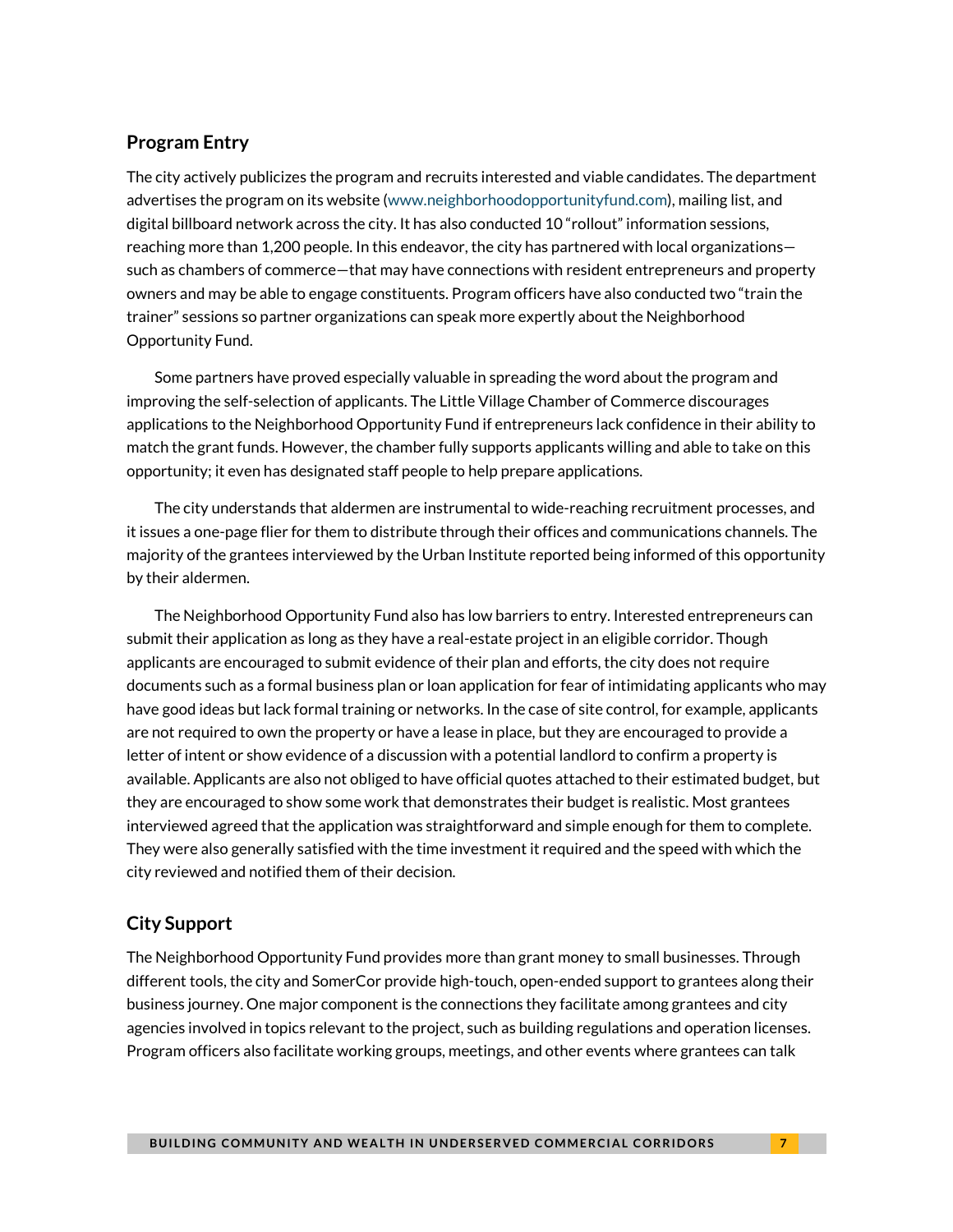with and assist one another. Many grantees have started business relationships with each other and have tapped each other to find contractors and lenders.

*We treat the program as "family equity." We want these entrepreneurs to succeed, and if things don't go as expected, we give the benefit of the doubt, as a family member would. —City of Chicago*

SomerCor also supports grantees who require a loan for their project. Working case by case, it recommends and arranges introductions. It is also involved during project development, as it works with entrepreneurs to navigate the construction escrow process the city set up to manage the grant funds allocated to the entrepreneur. By requesting the entrepreneur to provide evidence of the expenses covered with each money draw, the city and SomerCor can stay informed of the project as it develops, mitigate the risk of potential misuse of the funds, and provide additional support in case something doesn't go as planned.

Finally, the city makes a deliberate effort to celebrate and elevate grantees. Successful applicants receive a phone call directly from the mayor, and they participate in a large awards ceremony attended by the mayor, elected officials, past grantees, banks, community partners, and media. The city also hosts an orientation for grantees to explain program rules, connect them with lenders and city agencies, and build community and business-to-business relationships across grantee classes.

*We've received support from many different places. We heard about the program from city officials. Our alderman, and the community development corporation we're part of, worked on the application with us. Now that we are working on our property, the city and SomerCor have been very accessible. They do regular meetings, and we haven't had any problem drawing funds from the grant.—Grantee*

## **Challenges**

The challenges faced by the Neighborhood Opportunity Fund are intrinsic to its foundational mission: supporting enterprises with catalytic impact, in early stages of development, and in historically disenfranchised communities.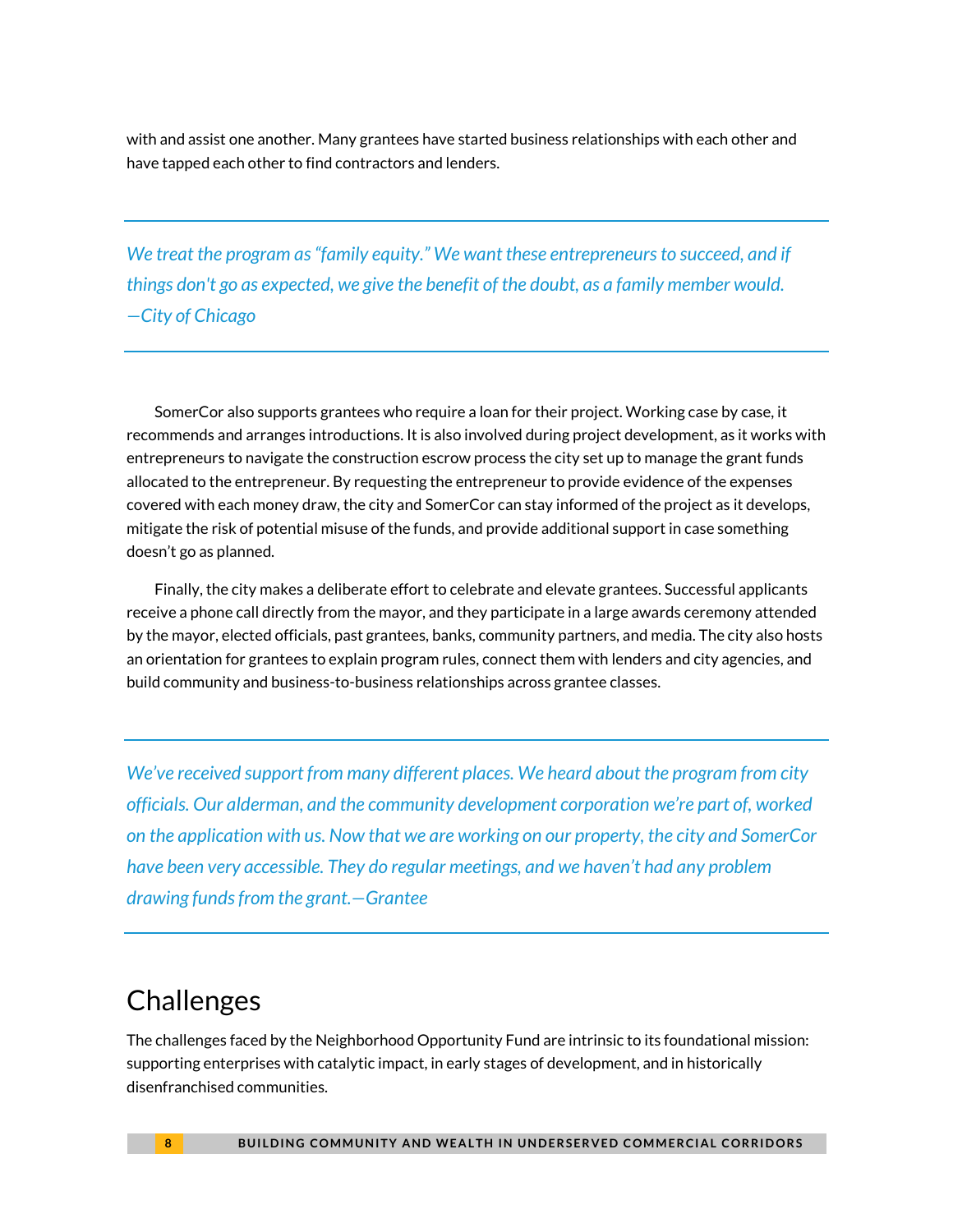### **Trust Building**

In some cases, the program has encountered resistance from potential participants who are not eager or ready to embark on a business journey with the government or financial institutions. This is the case with some members of immigrant communities who may be undocumented and thus have additional concerns about working closely with public officials.

*Some people may feel like the treatment is too personal, but it's understandable since these are communities that have been historically discriminated against. It's important to build that trust through a more personal approach.—CDFI*

The Chicago immigrant community is largely Hispanic, and a central point for this community is the Little Village neighborhood on the Southwest Side. Very few Little Village entrepreneurs applied for the first round of Neighborhood Opportunity Fund grants, despite the neighborhood having the secondhighest-grossing shopping district in the city after the Magnificent Mile downtown. [4](#page-12-3) For subsequent rounds, the city reinforced its outreach efforts by working with local trusted community and banking partners, providing materials and giving orientations in Spanish, doing Saturday door-to-door outreach, and holding one-on-one meetings with local entrepreneurs. These efforts proved successful: the city received 17 applications during the second round for West 26th Street alone.

### **Project Readiness**

Even with a vetting process dedicated to examining the feasibility of applicant projects, the program still encounters challenges. According to CDFI interviewees, during the first round of applications, the city awarded grants to too many entrepreneurs with projects CDFIs considered aspirational. This translated into obstacles in the loan authorization process and during project development. Estimates from SomerCor suggest that, in the long run, around 35 percent of the projects from the first round will not materialize and will refuse their grant offers. However, if all projects came to fruition, that would likely indicate that the fund was not attracting risky-enough projects and thus not fulfilling its mission.

### **Disagreements in Risk Assessment**

The fact that the City of Chicago is taking higher risks with these enterprises doesn't mean that lenders are willing to. CDFIs claimed that they find it difficult to authorize loans to startups even when they have secured equity for 30 or 50 percent of the project's total costs. That said, some CDFIs reported that grantees who are able to access the Build Community Wealth bonus to cover 65 percent of their costs have considerably better chances of receiving a loan, even if they are a startup. Some startup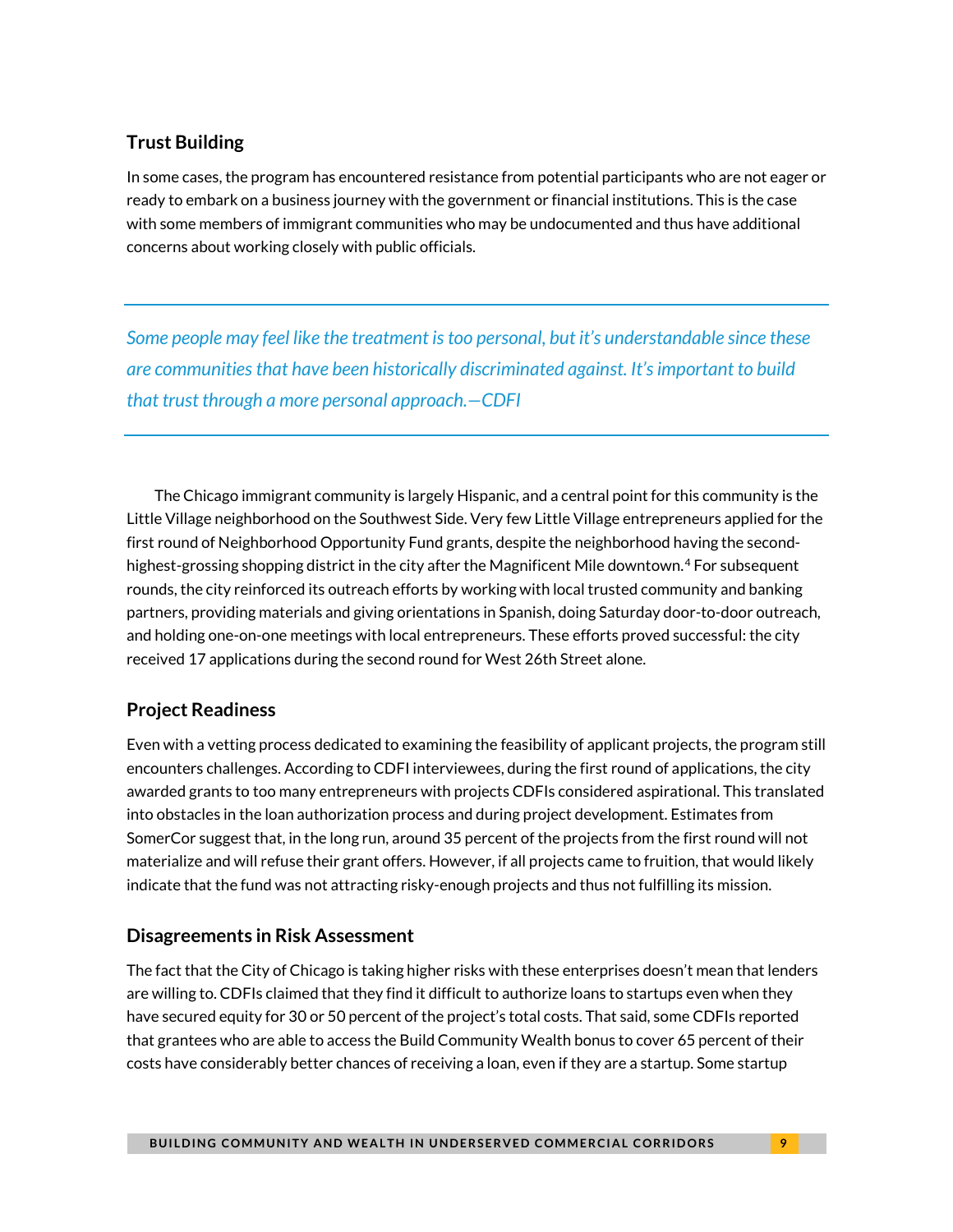businesses were run by entrepreneurs experienced in budgeting and financial management—and these firms also had better chances of getting a loan.

For city officials, in addition to preparing grantees, a key goal is finding ways to push financial institutions to "think more creatively and realistically" about lending money to enterprises with large fractions of their projected costs already covered by equity, thus representing less risk. Despite the city's efforts to encourage CDFIs to simplify their loan terms and authorization processes, none of the interviewed lenders reported having differentiated terms or processes for Neighborhood Opportunity Fund grantees or planning for this to happen in the short term.

### **Expectation Management**

Officials, CDFI representatives, local partners, and even some grantees agreed that there is a lack of understanding that "getting the grant is the easy part." It appears that the low barriers of entry into the program are partly responsible for this, and frustrations can develop when participants encounter the loan application process, which in some cases can take up to six months. Extended timelines during lending can translate into setbacks in project development, adding to the entrepreneur's frustration. Some interviewees added that CDFIs should manage expectations, as they sometimes come across as more willing to authorize a loan than they eventually prove to be.

### **Needed Supports**

Even with high-touch, open-ended support, the Neighborhood Opportunity Fund experience reveals that applying for a loan or developing a new business facility is a challenge that can require even more assistance. According to CDFI representatives, grantees need greater support in budgeting, developing a proof of concept, and business planning when requesting authorization for a loan.

*Entrepreneurs are very knowledgeable about their products or services, but not as much about the business aspect of it, which ends up being the most important.—CDFI*

Some grantees are also challenged by insufficient planning or financial reserves, which become an issue when facing unexpected costs or any other contingency during project development. For example, some grantees have had contractors not deliver services they had already paid for. According to CDFIs, this issue could be tackled by helping grantees with business planning and by allocating some grant capital to reserves. As one CDFI respondent said, "A very common mistake is not to allocate some operating capital to unexpected costs." And one grantee put the challenge starkly: "The money we were able to collect ended up not being enough because of so many unexpected costs. We are very indebted right now."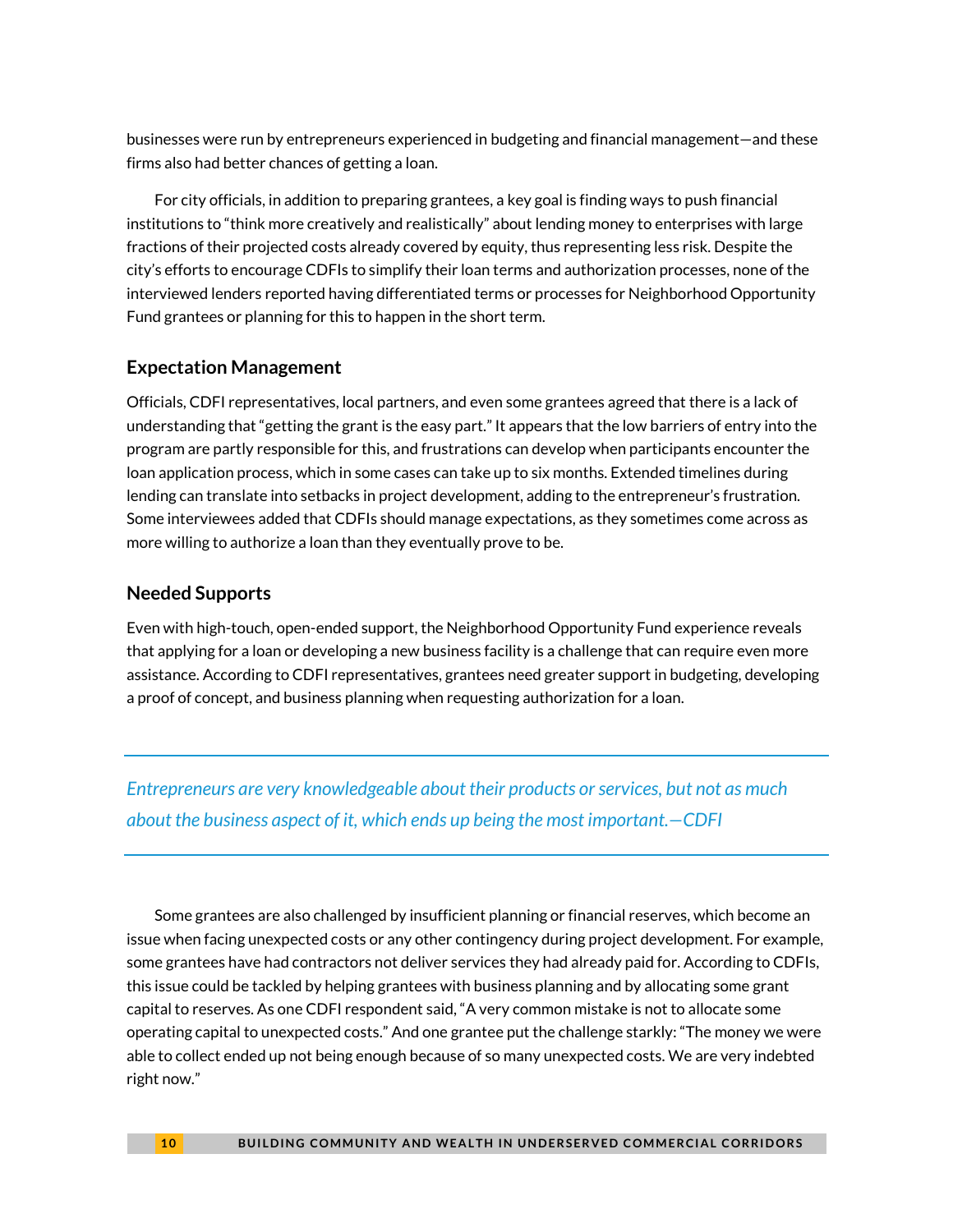Some grantees reported having problems with their projects because of decades-old fees and taxes owed to the city in connection to the property they were seeking to redevelop. They felt particularly frustrated with the city's record keeping because—according to them—these debts had already been covered or contested. Some local partners have even started to take steps in this regard by advising interested entrepreneurs to make sure they don't owe anything to the city before applying for a Neighborhood Opportunity Fund grant.

#### **Response**

To deal with these challenges, the city has identified and started working on the following solutions:

- **Create a vetted list of lending coaches so grantees can hire them during their loan application** process, with the majority of the coach's fees being paid with grant money.
- Create a vetted list of construction project managers so grantees can hire them to guide their interactions with contractors, as well as budget and timeline preparation and monitoring.
- Refine an existing collection of support materials to distribute at orientation and make accessible through the program website. For example, do's and don'ts of contracting, mock templates for contracts, additional lists of small business support organizations, and a cheat sheet on all aspects of Neighborhood Opportunity Fund policies and processes.

# Conclusion

Traditionally, policies to support the financial needs of small businesses have focused on subsidizing or de-risking lending to firms just outside the credit box. As meritorious as these approaches are, they struggle to reach businesses in their earlier stages, especially relevant for entrepreneurs of color and those operating in underserved neighborhoods. Guarantees, loan loss reserves, and small subsidies are important, but limited in how wide a gap they can close—and the gaps that personify the small business landscape of the United States are still quite large. Further, recent evidence shows that Black and Latinx entrepreneurs in Chicago have a greater need and demand for grant or equity-like products that support their startup activity (Next Street and Community Reinvestment Fund 2019).

As a grant, the Neighborhood Opportunity Fund provides the equity that disadvantaged entrepreneurs need and can't access through other means. Unlike traditional equity, such as that delivered via Opportunity Zones (Theodos and Meixell 2019), the grant funds do not dilute the owner's stake in the business. As a program, the Neighborhood Opportunity Fund provides participants with assistance in planning their projects, connecting with sources of debt capital, and the development of support networks that their more advantaged peers are more likely to have.

The Neighborhood Opportunity Fund's targeted, comprehensive approach makes it a valuable model for other local areas to consider. In this spirit, we conclude with eight lessons that we believe will prove beneficial for other cities, counties, or states considering implementing a program like the fund.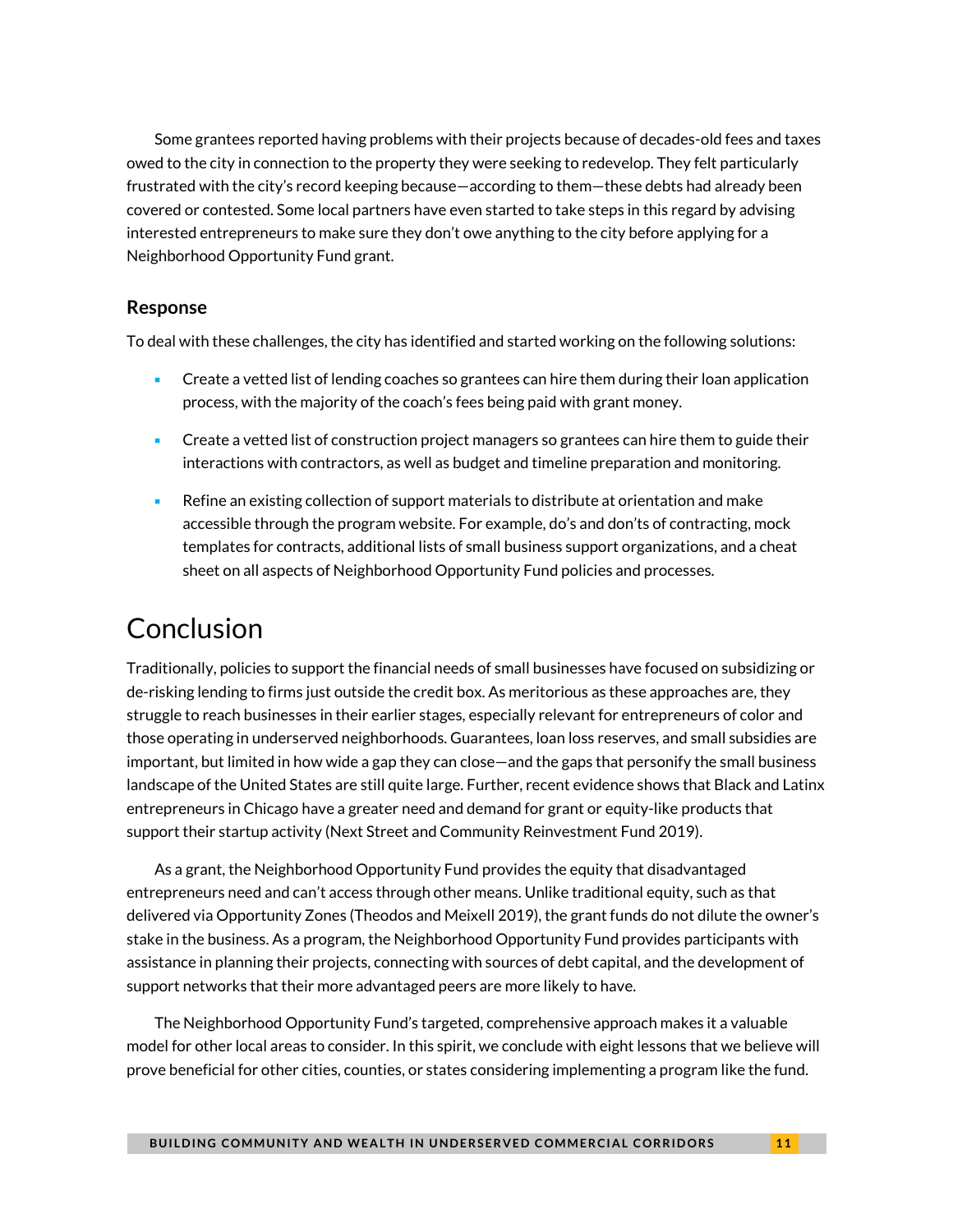- 1. **Find the right balance between the catalytic impact of the funded enterprises and their project readiness.** The most feasible business projects or those having the most experienced entrepreneurs behind them may not involve relevant amenities or help build wealth in the target communities. They also may be able to develop without the support of the grant. Design a program that leverages all its efforts and each of its steps toward maximum impact and equity. But also require skin in the game so businesses are financially invested and so they can learn from the loan application process while supports are available.
- 2. **Align the program and other financing sources.** Despite a shared mission of supporting entrepreneurs, lenders and public or philanthropic supporters may have different visions about borrower readiness. Program administrators and lenders will need to align visions, reconsider underwriting processes and criteria, and provide accommodations to help lenders overcome obstacles to providing credit—such as loss reserves and guarantees. It may be fruitful to provide an approach for grantees differentiated from the typical process. Effectively communicating the rules and mechanisms of the program can help lenders more appropriately assess requests from entrepreneurs.
- 3. **Find ways to resource the program.** Chicago's special-purpose fee directly connected to the growth of downtown is a creative design, but this programmatic model could be also supported through conventional spending or the development of a philanthropic model.
- 4. **Assess public-sector capacity and expertise to administer the program.** It may help to bring on an outside organization, similar to SomerCor in Chicago, to administer parts of the program while public-sector leadership continues to iterate and coordinate impact with agencies and outside organizations. Find efficiencies where possible with other small-business-development assistance, but allow for this program to reach entrepreneurs not served, or not well served, by current efforts.
- 5. **Set low, but effective, barriers to entry.** Chicago's application form requires a parsimonious set of information from applicants in an attempt to widely source ideas and applications. However, as Chicago learned, a thin application had its downsides. The city now increasingly emphasizes site control and requires additional information around financing. This information improves the quality and fit of applications and is useful to grantees as they take subsequent steps in their project.
- 6. **Create differentiated program marketing approaches for different communities, and involve local partners to build trust and get the word out.** Local chamber and partner organizations are key to getting the word out about a program, and they are crucial in offering technical assistance to those applying. Immigrant entrepreneurs in particular may require materials and communications in their own languages, as well as more involvement from other trusted partners and banks in their community.
- 7. **Recognize that funding alone is not enough.** Small-business entrepreneurs in neighborhoods in need do not have access to networks that exist more readily in circles and neighborhoods of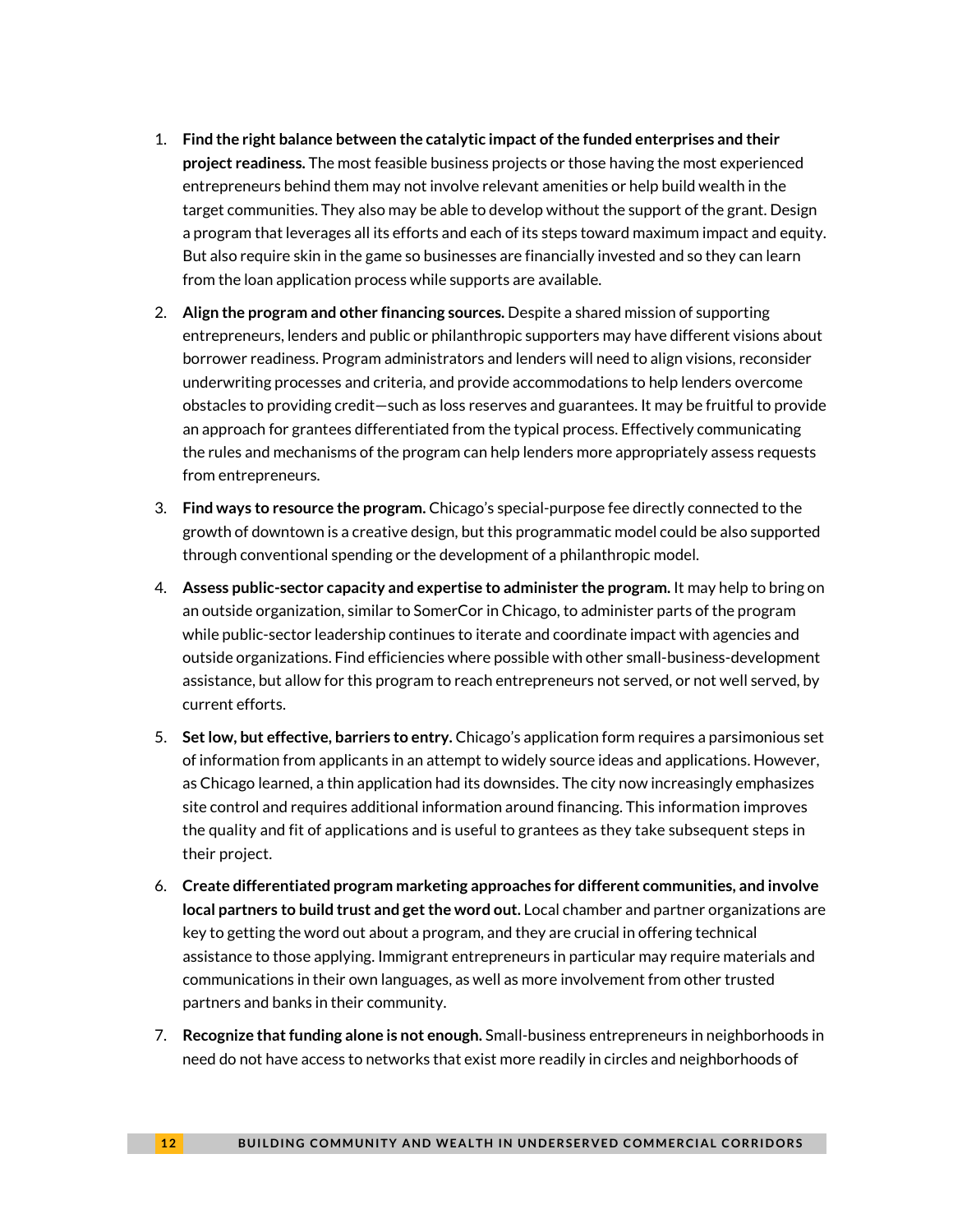affluence. These entrepreneurs likely require wraparound services to succeed—construction managers, lending coaches, business coaches, and so on.

8. **Elevate the participants.** Involving grantees in city events and ceremonies is a good way to celebrate them and show that their value is paramount as they embark on their projects.

### **Notes**

- <span id="page-12-0"></span> $1$  "Statistics for US Employer Firms by Sector, Gender, Ethnicity, Race, and Veteran Status for the US, States, and Top 50 MSAs: 2016," 2016 Annual Survey of Entrepreneurs, Table SE1600CSA01, Census Bureau, released August 10, 2018[, https://factfinder.census.gov/faces/tableservices/jsf/pages/productview.xhtml?pid=](https://factfinder.census.gov/faces/tableservices/jsf/pages/productview.xhtml?pid=ASE_2016_00CSA01&prodType=table) [ASE\\_2016\\_00CSA01&prodType=table.](https://factfinder.census.gov/faces/tableservices/jsf/pages/productview.xhtml?pid=ASE_2016_00CSA01&prodType=table)
- <span id="page-12-1"></span> $^2$  SomerCor was contracted in 2017 for five years to administer the Neighborhood Opportunity Fund. Its main responsibilities are designing the grant application process and form, vetting applications for readiness, and administering the funds granted to entrepreneurs.
- <span id="page-12-2"></span> $3$  Even if entrepreneurs fulfill both conditions of the Building Community Wealth bonus, they only receive it once.
- <span id="page-12-3"></span><sup>4</sup> Manuel Martinez and Brigid Sweeney, "Little Village, Big Business," Crain's Chicago Business, September 25, 2015[, https://www.chicagobusiness.com/static/section/little-village.html.](https://www.chicagobusiness.com/static/section/little-village.html)

## References

- Algernon, Austin. 2016. *[The Color of Entrepreneurship: Why the Racial Gap among Firms Costs the US Billions](http://globalpolicysolutions.org/wp-content/uploads/2016/04/Color-of-Entrepreneurship-report-final.pdf)*. Washington, DC: Center for Global Policy Solutions.
- Gulley, Karen. 2011. ["Repositioning Urban Corridors."](https://urbanland.uli.org/economy-markets-trends/repositioning-urban-corridors/) Washington DC: Urban Land Institute.
- Litwin, Adam Seth, and Phillip H. Phan. 2012. "The Quality of Jobs Created by Entrepreneurs." *Perspectives on Work*  16 (1–2): 13–16.
- Next Street and Community Reinvestment Fund. 2019. *[Assessing Chicago's Small Business Ecosystem: Pathways to](https://cct.org/wp-content/uploads/2019/01/ChicagoSmallBusinessEcosystem_2019.pdf)  [Improved Coordination, Inclusive Growth, and Shared Prosperity](https://cct.org/wp-content/uploads/2019/01/ChicagoSmallBusinessEcosystem_2019.pdf)*. Chicago: Next Street and Community Reinvestment Fund.
- Small Business Administration. 2018. ["Frequently Asked Questions about Small Business."](https://www.sba.gov/sites/default/files/advocacy/Frequently-Asked-Questions-Small-Business-2018.pdf) Washington, DC: US Small Business Administration, Office of Advocacy.
- Theodos, Brett, Eric Hangen, Brady Meixell, and Prasanna Rajasekaran. 2019. *Neighborhood Disparities in Investment Flows in Chicago*. Washington, DC: Urban Institute.
- Theodos, Brett, and Brady Meixell. 2019. ["How Chicago and Cook County Can Leverage Opportunity Zones for](https://www.urban.org/research/publication/how-chicago-and-cook-county-can-leverage-opportunity-zones-community-benefit)  [Community Benefit."](https://www.urban.org/research/publication/how-chicago-and-cook-county-can-leverage-opportunity-zones-community-benefit) Washington, DC: Urban Institute.
- Vlad, Doina G. 2009. "Small Business Bankruptcy Factors." *Proceedings of the Northeast Business & Economics Association,* p. 216.

## About the Authors

**Brett Theodos** directs the Community Economic Development Hub at the Urban Institute, where he is a senior fellow in the Metropolitan Housing and Communities Policy Center.

**Jorge González** is a research analyst in the Metropolitan Housing and Communities Policy Center.